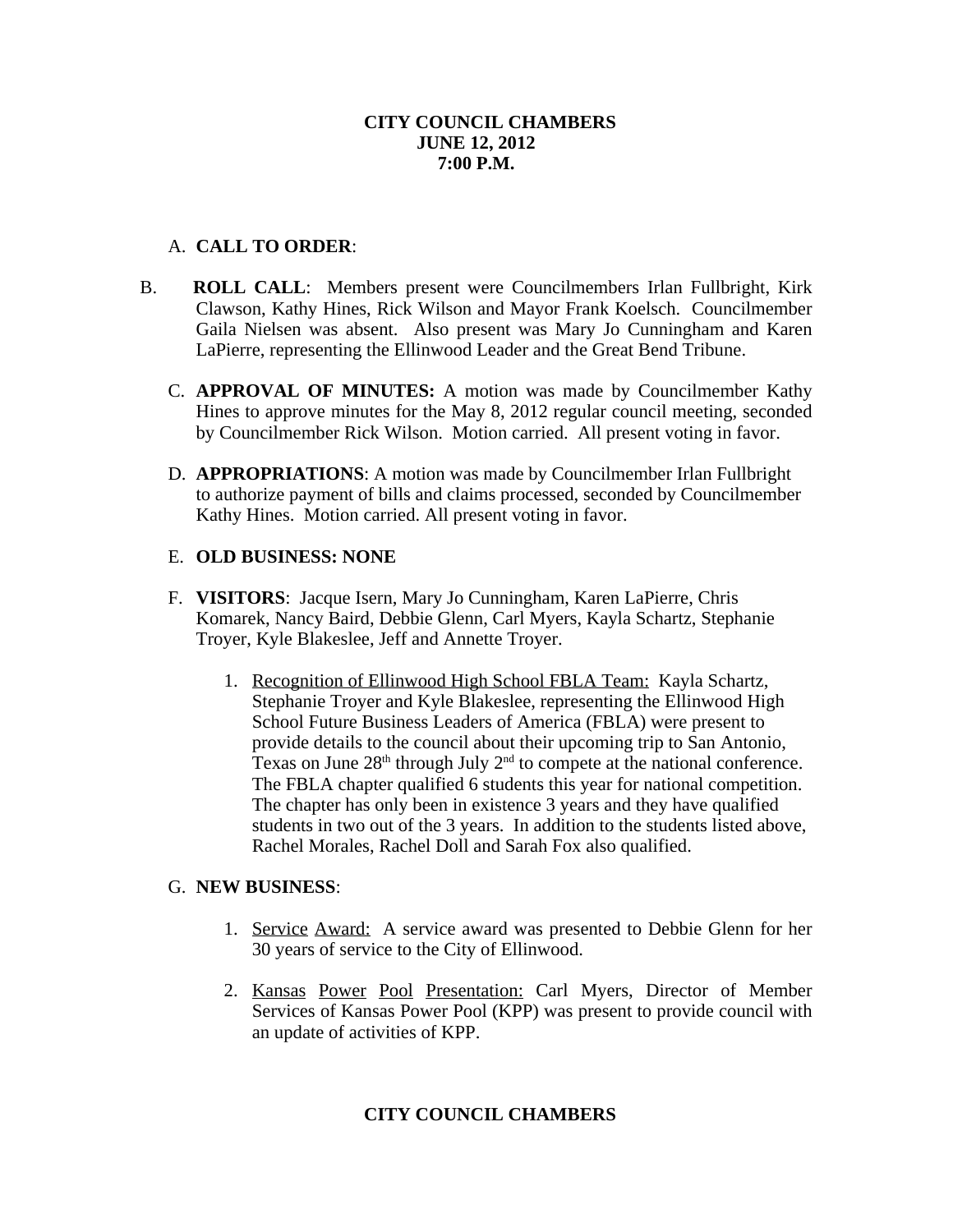### **JUNE 12, 2012 7:00 P.M.**

3. Chamber Request: Nancy Baird, representing the Chamber of Commerce was present to request use of city facilities for the After Harvest Festival on July  $19<sup>th</sup>$  through the  $21<sup>st</sup>$ . Facilities requested include the practice football field, City Park, Wolf Park, Wolf Pond and the city streets for the 5 and 10K run.

A motion was made by Councilmember Clawson to approve the request from the Ellinwood Chamber of Commerce to use city facilities as requested above, seconded by Councilmember Rick Wilson. Motion carried. All present voting in favor.

- 4. Cereal Malt Beverage License Application for After Harvest Festival: Presented to council was an application for a cereal malt beverage license, submitted by the Kansas Sidewinders, MC for operation of a beverage tent at the After Harvest Festival. A motion was made by Councilmember Rick Wilson to approve the cereal malt beverage application for operation of a beverage tent for the Kansas Sidewinders, MC at the After Harvest Festival, seconded by Councilmember Kathy Hines. Motion carried. All present voting in favor.
- 5. Fireworks Display: The past several years the City has joined with other community members to provide a fireworks display for the community and surrounding area. Donations are received from local businesses and individuals to help defray the costs to the City.

A motion was made by Councilmember Kathy Hines to approve the  $4<sup>th</sup>$  of July fireworks display to be held on July  $3<sup>rd</sup>$ , with an alternate date of July 4<sup>th</sup> in the case of inclement weather, subject to Menges Rental approval of the date. Motion seconded by Councilmember Clawson. Motion carried. All present voting in favor.

6. Evans, Bierly & Hutchison (EBH) Proposal regarding East Santa Fe: Staff wanted council to be aware of a situation regarding the highway right of way on East Santa Fe. Originally the highway right of way was 100 ft ., but after a survey by EBH it was determined that the actual highway right of way is only 80 ft., therefore the City owns an extra 20 ft. along the south side of East Santa Fe. A proposal to deed the 20 ft. to the property owners and then have the properties re-platted is an option.

## **CITY COUNCIL CHAMBERS JUNE 12, 2012**